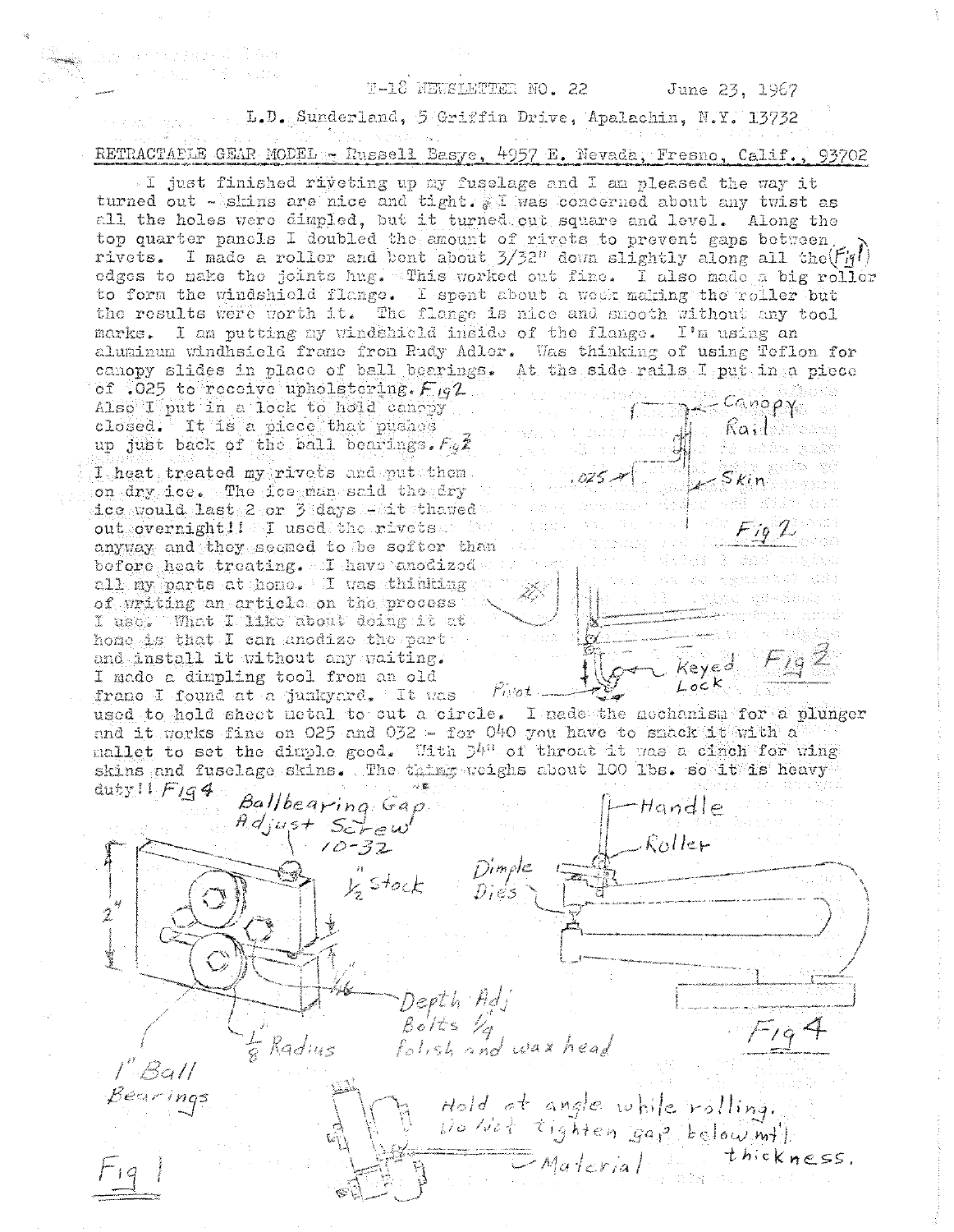### T-18 Newsletter #22 June 23, 1967

I used a rivet gun to form all my 6061 parts. It doesn't leave any hammer narks, your arm doesn't feel like it will drop off and it is much faster. I could form a wing nose rib in 15 minutes. This includes trimning also.



Use the rivet set with the birch just as you would a mallet. The rivet set should have square shoulders to provent splitting the wood. The tip must be dressed occasionally. I use the fairly heavy gun. It takes a little practice but you can ruin a wing rib or two and be far ahead. For  $.040$ wing ribs it takes about 80 lbs. of  $air.$  By the time I got  $1/4$  way through, my wing ribs looked as if they were stamped out! I'm using a Grimes 12 volt retracting landing lite motor for my flaps. I'm using the cables just as they are with the motor mounted just above bottom skin with the mounting bracket riveted to the rear of the tunnel and the 2 cross  $3/4$  x  $3/4$  angles. The motor is small but powerful. You have to cut a lot of brass off to reduce weight but I think it will work fine. I'm anxious to mount the wing on the fuselage to see how my retracting gear works. I've had it working in a mock-up only. If it hadh't been for that silly landing gear I would have beon flying the T-18 a yoar ago! Having built a heavy skycoupe I've been weight watching all through this project - nipping off extra metal here and rounding corners there  $--$  I hope I haven't picked up extra weight with tho landing gear.

Fuel System - I have two wing tanks of 13 gal. each mounted in the outer wing panels. I have a nose tank of 13 gals. giving ne 39 gals. The  $\nu$ ing tanks are punpod with a Bendix fuel pump to the nose tank. From there gravity to the carb. All the tanks are fiberglass. I used mat and cloth in the wing tanks and they came out 10 lbs. each. The nose tank with  $4$ layers of cloth came out  $5$  lbs. so - no more nat for me! It soaks up too much resin. My rudder pedals are pivoted from above as the nose wheel wiped out the floor nounting. The biggest problem was the toe brakes. I finally worked this out by a rod pulling down on a lever attached to the brake cylinder. To finish my T-18 I have the following to do: engine mount, engine installation, comling, canopy, instrument panel, seats, wiring, upholstery, and a lot of odds and ends. Tips: Use corrugated cardboard on work table when working on aluminum shoets. The chips fall in the "valleys" and don't scratch the material. Use a layer of masking tape on flush rivet set when riveting aimpled rivet holes. This sets the thin outer edge of rivet down tight. Do not use on countersunk holes in .025 sheet. I really look forward to your Newsletters. You have been doing a lot of hard work building a T-18 and getting out the Newsletters.

FLIGHT REPORT - My trip to Seattle has been nade complete with a stop-over in Chicago and a little side trip to Moline, 111. mater Irvin Faur met me. We talked T-18 until 1:30 n.a. which was rather late for Irvin who got up at 5:00 and omptied his nets. He is a cempercial fisherman on the Mississippi River. He just catekee time and his wife cleans fem, smokes fem, and sells then in a little roadside store. Too bad this isn't a sporting nagazine, for his story would make colorful reading.

-2-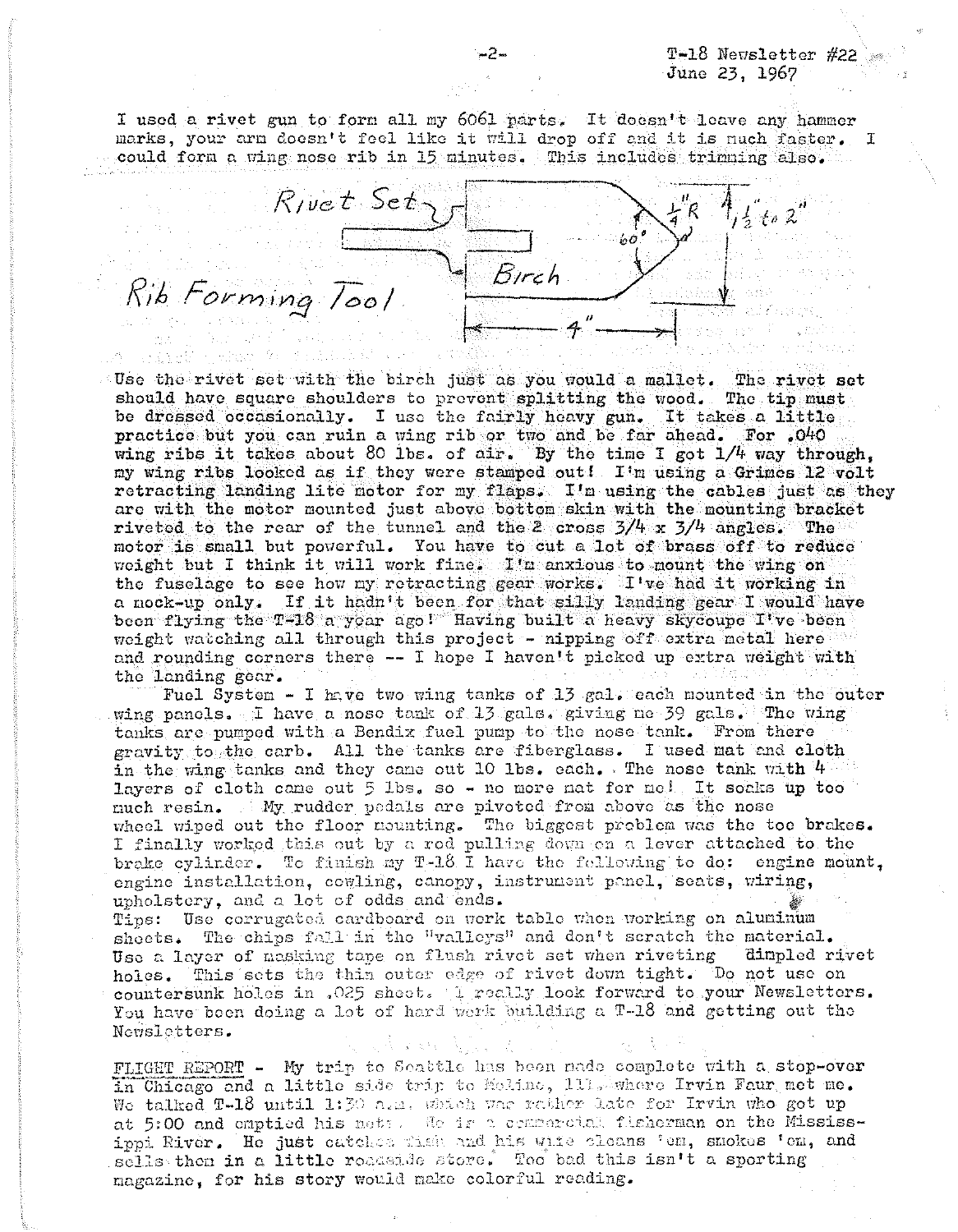After a tasty 7:00 a.m. breakfast of bacon and eggs we headed out to the airport to see his 6-month wender. Irvin was quite apologetic about his "hurry-up" workmanship so I was prepared for the worst. But when he rolled back the haugar doors they uncovered a mightly nice looking little bird. Except for several little chipped spots in the paint and yet-unfinished upholstery, he had noting to apologize for. Despite the sub-freezing conditions for painting, the finish wasn't bad. The couling fit nicely and I liked his nethod of installing the plano hinges. A 90° 3/4" flange was bent down on the door and on the fixed skin. The hinge was riveted to these flanges with no rivets showing. This served the dual purpose of stiffening the hinge line and allowed the anount of exposed hinge to be adjusted as desired. The fiberglas nese cowl has a tendancy to curl down with age. He held this up with a padded support nounted on the crankcase just like on a Mooney. This gives a nice straight line from the windshield to the spinner. Nose Cow/

| $F_{F}$ avit<br>n ©                                | 90° Bend<br>국 용학            |                                                  |
|----------------------------------------------------|-----------------------------|--------------------------------------------------|
|                                                    | Cowl<br>$7.49\,$<br>المستمر | بمدرد<br>led<br><b>CONTRACTOR</b><br>of memorial |
| Concopy<br>$\mathcal{O}$<br>AMP 1<br>ξC.<br>Franse | Bend                        | .<br>Amerikansk sv                               |

Since he had no way of gotting his canopy frame heli-arced, he solved the problen by naking joints and bearing attachments from 4130 and then slipping the aluminum tubing ever these and pep rireting. The rear bearing support cross tube was  $5/8^{n}$  4130. There's nore than one way to skin a cat and weld A simple and effective way was used to attach the windshield aluminum. he just used pop rivets. The two halves of the canopy were joined with two strips of aluminum and pp rivets. A nice instrument panel overlay was nade with .025 aluninum finished off with black crackle finish paint. The cockpit didn't give ny 6'2" franc nuch extra room but with a very thin seat back and my hip pocket about 2<sup>1</sup> below the top of the standard square tunnel I just cleared the canopy confortably. If you are sbout 6' or over and have broad shoulders, I strongly recommend at least reunding off the tunnel and preferably lowering it an inch or nore at the back like I did. The side of the airplane pushes your shoulder one way and the tunnel pushes the other way and is most uncomfortable. His ship handled very nicely and had lots of zip. It clinched at 2,000 fpm up to about  $h$ ,000 feet. It was really quiet and I was nost impressed by the lack of any wird whistle around the windshield-canopy seal, The reason was that he didn't use a rubber seal. Instead, he just lot the canopy underlap the .040 flange on the windshield. When the suction raised the canopy against the aluminum strip it made a good seal. Was interested to see how the 2° dibedral worked out. There was no noticeable difference in riding qualities but it did make it impossible to pick up a wing with the rudder. When left rudder alone was used to pick up the right wing, the ship would have a rather severe tuck under of the right wing giving a negative dihedral effect. My recommendation would be to leave the dihedral as is in the plans. I discovered how Irvin built his airplane in less then 5 nonths. He just plainworked hard at it like he does everything. He got his private license in less than one month.

NEWS FROM JOHN THORP- My record of first flights is as follows: 1. Bill Warwick, Serial #01, N96753, May 13, 1964

2. Earl Love, Serial  $\#41$ , M2007, Nev, 3, 1964.

3. Ralph Thenhaus, Serial #37, N-1372T, Nov. 7, 1964.

-3-

小葱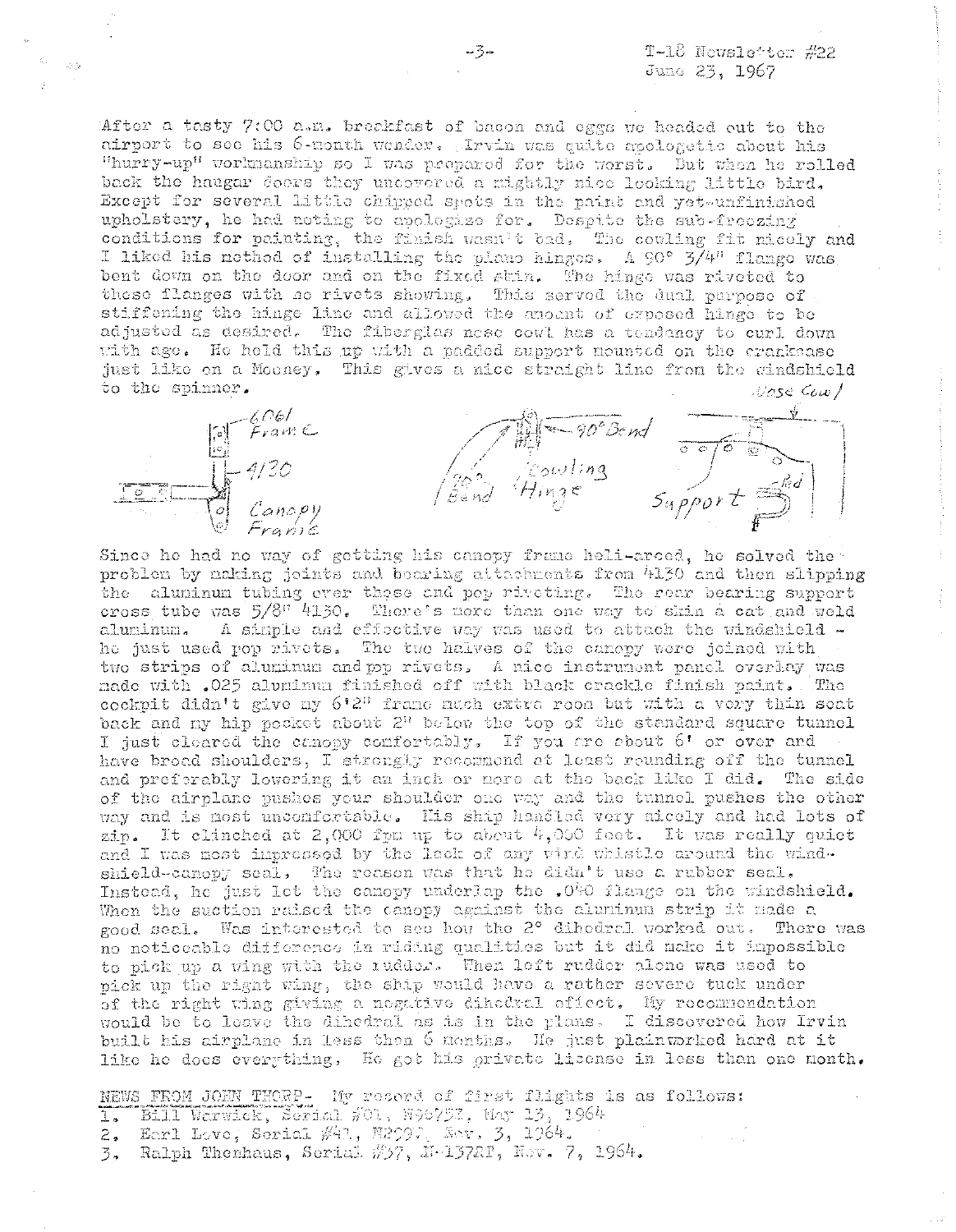T-18 Novaletter #22 June 23, 1967

4. Otto Zauner, Serial #34, N359Y, Sept., 1965 5. Bob Kaerrgard, Serial #79, N-12058, Oct. 10, 1965 6. Jack Park, Serial #85, N-2264-B, Sept. 24, 1966 7. Herman Rassler, Scrial #24, N-40833, Oct. 19, 1966 8. Ron Lee, Serial #196, N-167RL, Nov. 20, 1956 9. J.P. Ferco, Serial #62, N-3219-C, March 5, 1967 10. Irving Faur, Scrial #145, N-1247, March 11, 1957 11. Stewart Schureman, Serial #68, N-1255, April 1, 1967 12. Bill Johnson, Serial #272, N-29. April, 1967 13. Chllbie Wood, Serial #301, N-319W, May 3, 1967 14. John Tonzor, Serial #164, N-6651, May 14, 1967.

This listing will be good only if the builders keep no informed. I am sure sorry that Rassler lest his T-18, but am most thankful that he is able to build another. We are going to lose more on first flights with inexperienced non-current pilots if we don't do senething to reverse the trend. I have no connent on flex, stainless tubing in exhaust systems. I wouldn't use it. but many have. I am interested in your comments on Irvin Faure T-18.  $\tau$ an not surprised that you can't pick up a wing with the rudder. A T-18 out here is being built with 4° dihedral, This might be ok, but I wouldn't try less than 6°. I had a letter from Bill Johnson about his wing-fusclage juncture. I doubt that he has reduced the drag any. We now have a skooter type stall warning spoiler on Dick Hanson's T-18 which provides adequate stall warning by shaking the stick. It is in the epposite direction to Bill Johnson's nod, and doesn't hurt performance. With flaps down, Dick's T-18 will fly at 60 mph indicated power on. I now have the tooling to make Dynafocal engine nounts. I will nake then for \$200. per copy although there is no profit in it. I have three in stock at the nonent, I have sold six and have one on my T-18. Also, the Beech Travelair exhaust system fits a 180 hp T-13 with very little modification. Catch is the \$550 price tag. I have just finished a stroker  $(1/4)$  308 GPU engine. It is necessary to use the  $0\nu - 340$  rods as well as crank to get clearance. Also, it is necessary to nachine 1/16" off the backside of the pistons to clear rods. This engine should put out 160 hp @ 5000 rpn. We need a surplus source of 0-340 rods and cranks.

I am furnishing flap control system details to all who need them (27) to date. Don't have time to make any additional T-18 drawings in the forseeable future. Piper Sas been keeping me cuité busy. Rady Phillips of All-Aircraft parts is retailing the T-18 seals and mouldings 744, 1188, and 1439. We can't get good delivery on anything out here now. It still may be a month or two before all the naterial is in Pudy's hands. I am too pressed for time to handle these. Exhaust stacks should clear the fuselage skin. No exhavet gas should inpinge on any airplano surface. The exhaust should come out nearly parallel to the direction of flight.

# Information For Using T-18 #1070 Propeller extension:

71671 Drive Lug Installation - Grease and pross in lugs with a smooth jaw vise (Fig. 1) or use bolt, nut, and washers (Fig. 2). Be sare to press in straight.

Information From John Thorp - "For the prop shaft extension the attaching hardware will vary with the engine. For the 0-290G you will need 6-AN6H-13A bolts and 6-AN960-616 washers. On the 0-290G it takes 6-AN6H-14A bolts and 6 or 12 AN96C-616 washers. On the 0 320 engines many use 7/16" prop bolts so the engine side of the extension must be reased to 7/16" and the bolts become AN7H-14A with AN960-716 washers. The prop side attaching hardware are AN-6A-46 bolts of appropriate leagth for the various hub this nesses.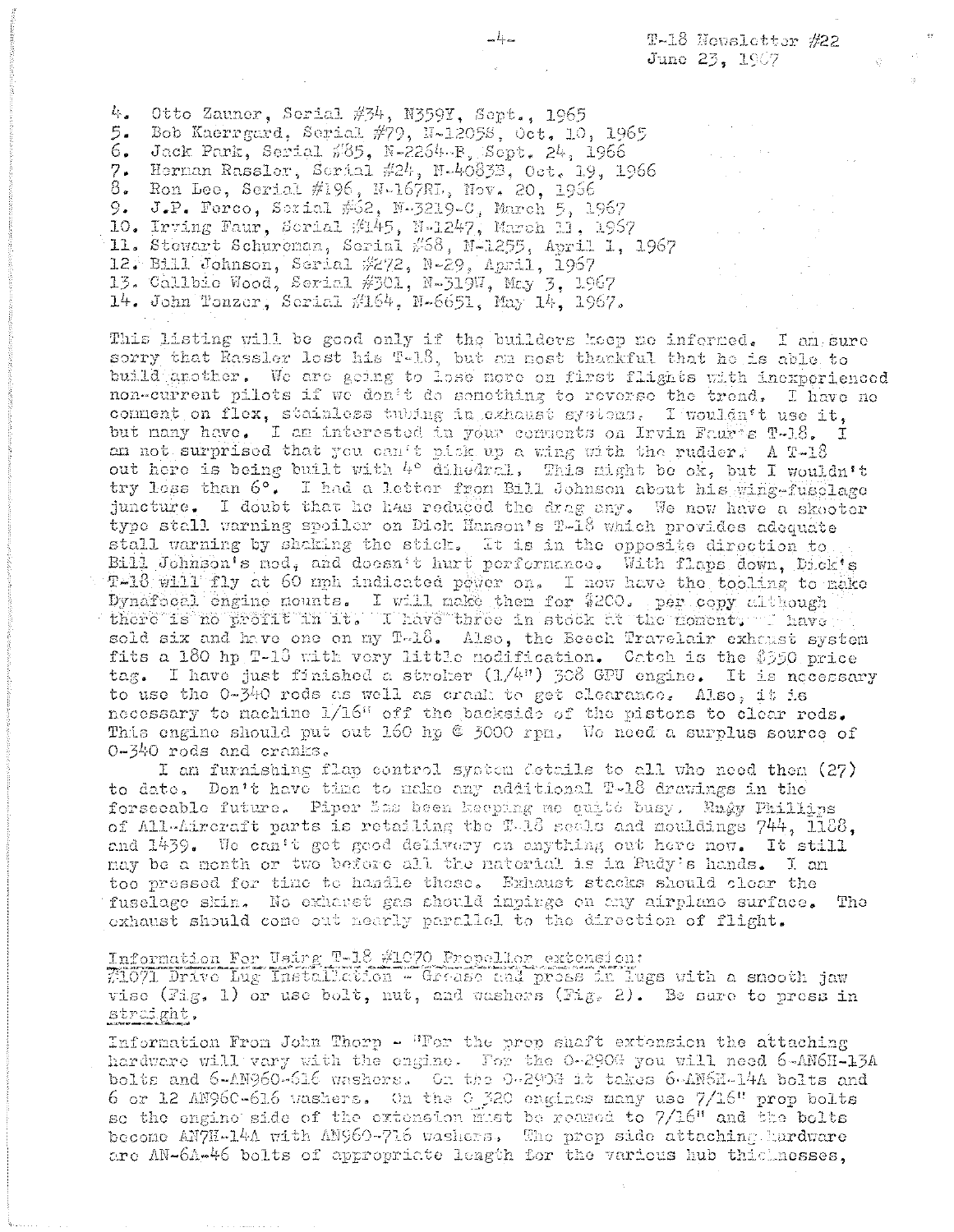AN365-624 nuts, AN960-616 washers. In renoving the extension from the shaft use  $2 - 3/8$ <sup>n</sup> bolts as jacks (Fig. 3), otherwise both prop shaft and extension may be damaged."



#### land

Conversion is very simple. (1) Cut off the generator attachment flange by drilling a row of holes, breaking the flange off and filing snooth. This is a necessity for use with a standard ring gear and, in any case, is strongly reconnended since it is a relatively sinple way to save some weight. (2) The oil pan should be replaced with an aircraft type. It is possible to out off the old one, plate up the back and use an external spider and intake tubes but this doesn't allow a nice clean profile cowling. (3) Add a second mag and set of plugs.  $(4)$  The oil pressure relief valve may have to be replaced with a standard Lycoming part to get the oil pressure up to an acceptable level for aircraft use. The big question you will ask is, should I disassemble the engine completely or wait until next winter? If the engine shows signs of a recent everhaul, the latter will be ospocially tempting. However, complete disassembly is an absolute MUST! You see, the Air Force has probably been cooperating with the anti-poverty program (since Iyoening is in a depressed area) and therefore tried to wear out the engines as fast as possible by using a thick mixture of mud for broak-in oil. If you think I am kidding, wait until you remove your sludge tubes from the crashshaft, Overhaul of the engine is not difficult if you obtain an O-290-G engine - everhaul banual from the government printing office, Wash,, DC for \$2.50. Even if you have an O-290-D manual it is necessary to have the G also since dimensions and tolerances diffor slightly on sema crutical parts like the crankshaft journals. The nanuals show several special tools which are a must even for disassembly. First you need offset wrenches to remove the cylinder hold down nuts. These can oasily be made in a shape similar to the pictures by cutting away the handle from a box end wrench and welding on a bent-up steel rod extension.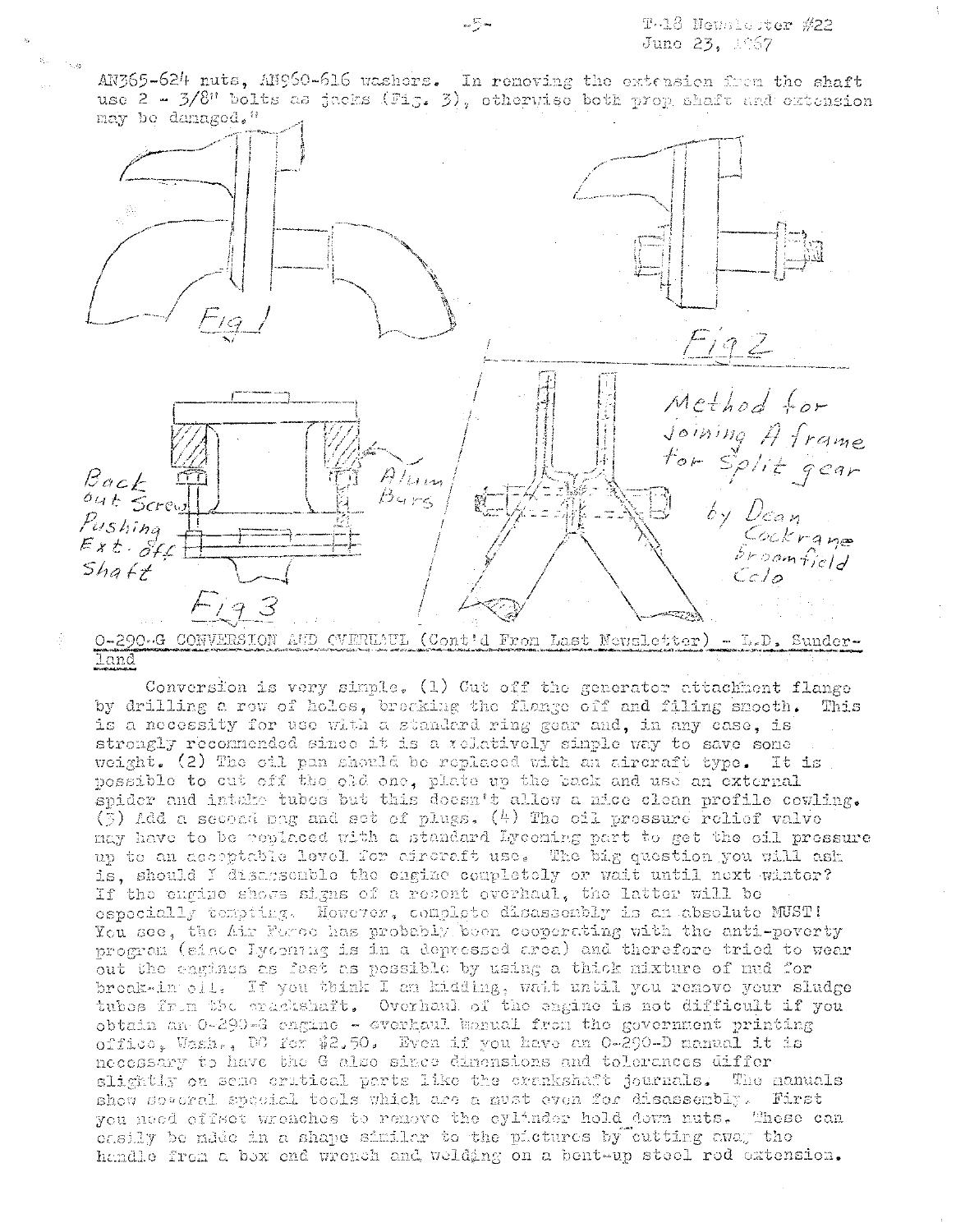$T-18$  Nowsletter #22 June 23, 1967

A sonowhat simpler wrench could be made for disassembly, but for proper torquing after assembly, the torque wrench drive should be directly over the nut. Banks Maxwell has the special wrenches and overhaul parts. See SPORT AVIATION ad. Tag all parts so the cylinders can be put back together with their original parts. If you are wondering whether or not you should use a GPU engine, remember that the 0-290-G engine is nearly identical to the 0-290-D certified engine, both use the same cylinders, rods, and pistons. The crankcase only differs in the generator flange which you cut off. The G crankshaft is the same except that it has larger oil passages to help prevent clogging in the more contaminated ground environment. The 0-290-G engine is a real bargain so get one while they are still available.

# Oops - WATCH THAT LINE BOY - Herman Rassler, 98 Constitution, Henderson, Nevada

I don't know just how to start this letter but May 21st I added another chapter to T-18 history. Returning from a trip to Lake Tahoe, I stopped at Bishop to refuel and the attendent left the oil plug off after checking the oil supply without my notice. I made an emergency landing at Lone Pine, California and overshot on the rather short runway. I applied power to nake a go-around and got no response from the throttle. As there was a new ditch across the end of the runway, I tried to save as much speed as possible to jump the ditch. The gear hit the top of the far bank and this started the disintegration of  $#24$ . About twenty feet beyond the right wing hit a mound of carth and she started cart-whoeling and turbling from tip to tip. After the dust settled, my wife and I crawled out of the wreckage with only minor scratches and bruises (for the danage done). The engine, gear, fuel tank, instrument panel, and floor boards were laying inverted about twenty feet beyond the mound and the tail come with the wing attached by one rear spar bolt was another twenty feet away inverted and reversed. The roll bar with one attached channel still on it and the canopy were between the nain parts. Both the shoulder belts and the high back on the tail cone share the credit for the minor injuries in this case. None of the panels survived with no damage but most of the tail cone and one horizontal tail panel are repairable. On any other bird it would be declared a total loss but to a home builder I can see plenty of fitting which can be salvaged by carefully removing rivets. The engine appears OK except for the crank and the engine mounts. Not a fin broke. That marveleus prop is just scratched and repairable. John Thorp called the next day to find out what happened and nade the generous offer of any tooling I need to get her flying again and Lee Hamlin has offered me anotherset of glass to help. Sure makes me proud to associate with people like that although I always have been one to go it alone. This time I think I'll accept all the help I can get. Even the wife says she will help more this time. I don't think she everyreally comprehended what I was building until it was nearly done. A few trips over areas where we had spent days driving convinced her we really had something that would go for us. Hope this hasn't spoiled your day but be assured she will be rebuilt better than before.

# #272 FLIES - William R. Johnson, 23321 106th Avo., SE, Kent, Washington, 93031

T-18 Serial No. 272, first flown April 29, 1967 has two modifications which make the Tiger act like a pussyoat as far as ground handling and stalls are concerned. These nodifications are swept forward wing root and a 4-1/2" landing gear extension. Although the wing root was nodified to reduce parasitic drag, a major improvement in stall characteristics was also realized. Various conditions of power and flaps straight ahead

 $-6-$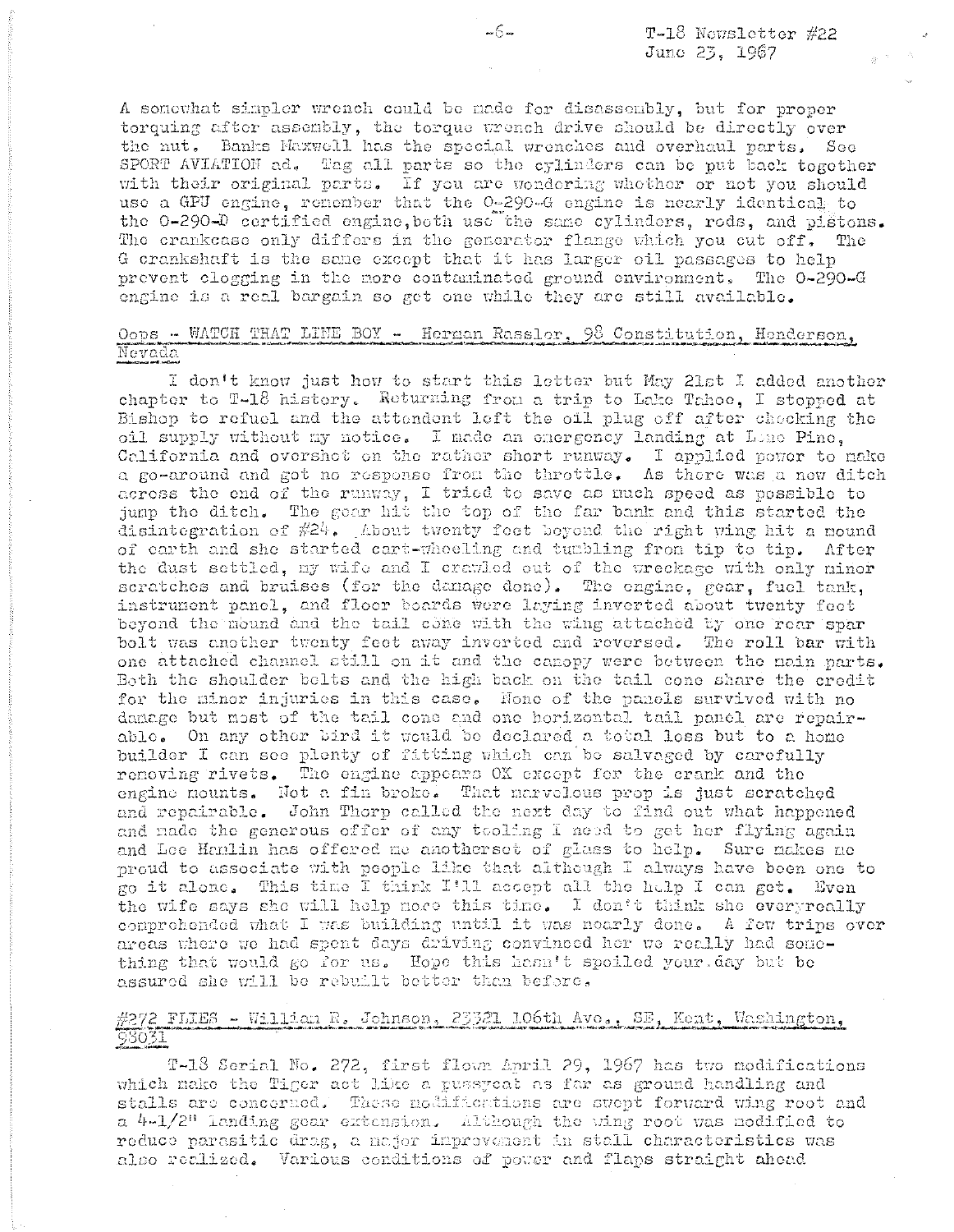and power off in turns have been tried. In each case a positive buffet occurs before stall followed by a pitchdown straight ahead as the stall is entered. Recovery is initiated by releasing back pressure. Altitude loss is about 50 fect. No tendency to roll was noticed. One pilot inadvertently stalled the ship about 10 feet off the runway, it just musked in like an Ercoupe and bounded less than a foot. The Landing gear change was necessitated by the desire to use a 72" constant speed propellor. This is  $9<sup>0</sup>$  nore than the plans call for so after a stress chock to assure it would work the gear was built  $4-1/2^n$  longer than plans. The extension increases the tread by 3" and moves the contact point back about 2" (deflected). Ground handling is much like a Cossma 140. Beth takeoff run and landing roll are reduced by the increased piron attitude. The ship also lands nicely on the sod with 500-5 wheels. A disadrantage is the increased tendency to nose ever at low speed when the brakes are applied. The ferward CG limit must be neved back to Sta. 63 to allew a little safety for runap. and taxilpurposes; actually with the wing ned, the plane flies well with the CG as far forward as Sta. 61. Some performance data was obtained at almost standard day conditions (OAT 17°C Alt. setting 29.96). With an actual weight of 1520 lbs. the best rate of climb was 2,200 fpn at 100 mph. At altitude the TAS was 172 with power at 2,500 rpn. At an actual weight of 1300 lbs slow flight at 60 mph is possible with power and flaps. The wing modification was done by extending the root nose rib in the ratio of 2.75/2, and retaining the same leading cage radius. The new skin goes out to the second nose rib and back to the main spar caps picking up existing rivet locations. The control sticks have to be removed in order to remove and install the wing. Heking the fillets in the form of removable fiberglass gloves would be an improvement if the ease of removing the wing is desired. Here is the lashup used for retracting the flaps:

Bellerank Cutout Existing Stiffner  $\xi$  ye bol $\rlap{-}$ l $\rlap{-}$ l  $.032$  Stainless  $A t$ ch'd with 4  $R$ ivets A<br>Cessna<br>Tailwheel তিয়াই Spring& Chain  $\frac{2}{\sqrt{2}}$   $B_0$ It

#### BENDING TIPS - Hern Ressler

I've noticed the club is having trouble with short flanges and cracks developing from bend relief heles. The following sketches are from my sheet netal bible. I now have 95 hre with no sign of cracks yet.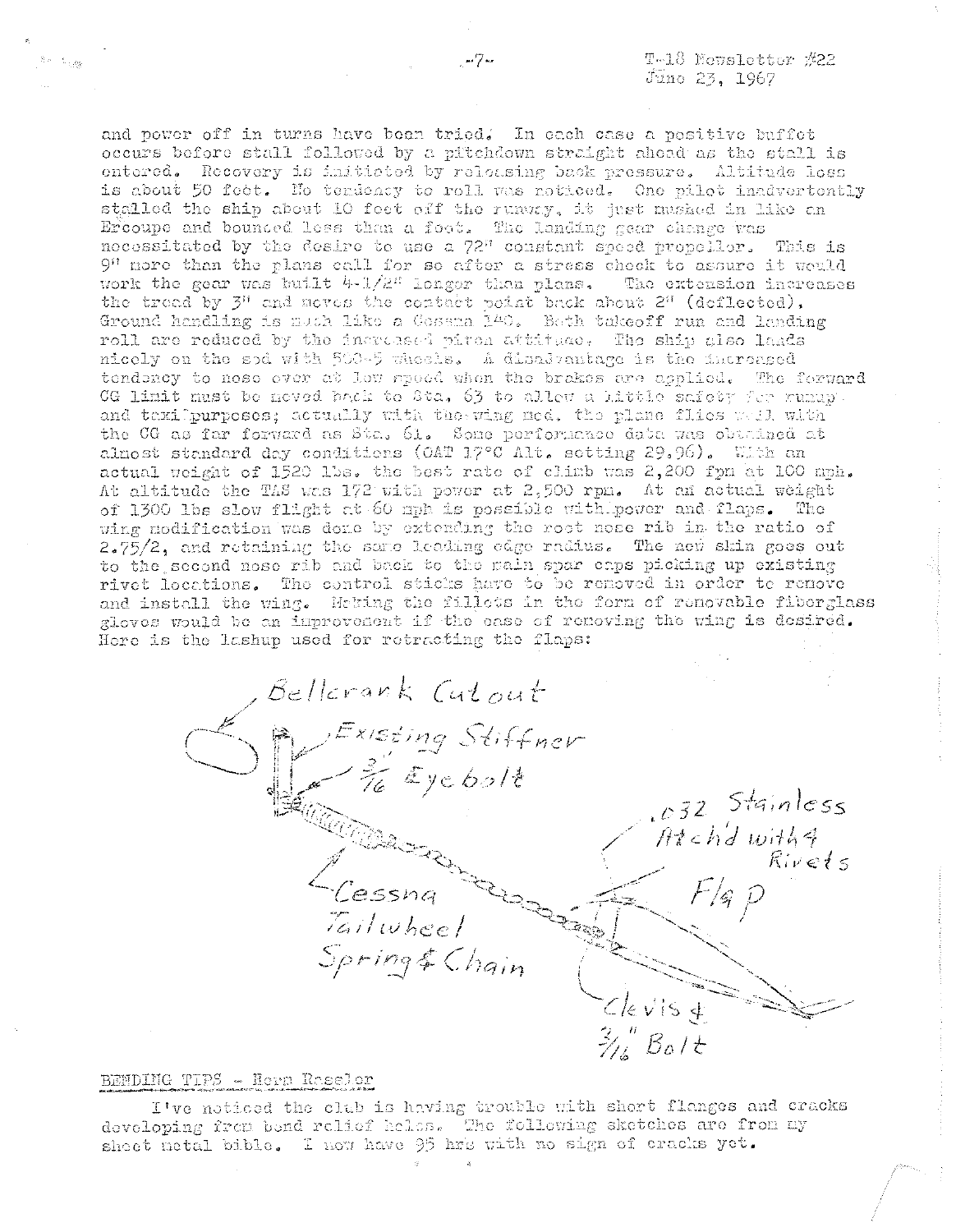T-18 Newsletter #22 Juno 23, 1967 Developea Flanges for as to  $C64$ *Ant Oser* グロド  $15.62$ Bend. Lines vezhion Standard Type  $U$ se Wherever possible.

The minimum bend radii for our netals as listed, for hand formed parts it should be slightly nore. Thickness .2024~0  $.2024 - 3$ 6061.-T4 6061–75  $7075 - 0$ 7075-16 4130 Steel  $1/16$  $.016$  $1/32$  $1/16$  $1/8$  $1/32$  $1/16$  $1/16$  $1/8$  $.020$  $1/16$  $1/16$  $1/16$  $1/16$  $1/16$  $1/8$  $.025$  $1/32$  $1/16$  $1/16$  $3/32$  $1/32$ 1/16  $1/16$  $1/8$  $.032$ 3/32  $1/16$  $1/16$  $.040$  $3/16$ -3/32. 3732 3/16  $.1/8$  $1/16$  $1/8$  $3/32$  $1/h$ 1/8  $1/16$ 3/32  $.051$  $3/32$  $3/32$  $1/8$  $.064$  $5/32$  $1/8$ 3/32  $5/16$  $1/8$ 3/16  $7/32$  $9/32$  $1/4 1/2$  $3/16$  $.090$  $1/4$  $3/16$  $9/32$ 11/32  $1/4$  $.125$ 7/16  $5/4$  $15/32$  $11/32$  $27/32$  $3/8$ 9/16 188ء  $1 - 1/8$ 3/8

## MORE TIPS - Davo Hendrick, Box 1729C, Star Rt. A., Ancourage, Alaska

 $1/2$ 

 $.250$ 

 $15/32$ 

 $1 - 1/4$ 

Tust got through a rivit buckenen week-end in the garage. Got quite a bit out of the last Newsletter. Got wild and ended up with a combination of ideas.

5/8

 $3/4$ 

 $1 - 1/2$ 

 $1/2$ 

1. Uith the cut down deck there is no compound curve on the upper rear fusclage skin. Have cut the top of all formers off and added the rounded ones.

2. Wing Tips - Have a set of tips designed by Jerry Lawhorn, local homebuilder. (Eis Kee Bird appears in the April issue of AIR PROGRESS.) The tip is Jerry's own design yet he doesn't lay any claim to it as an original. But they are installed ou several Cessna 180's and Super Cubs. The 180's belong to the Fish and Wildlife Service where Jerry is employed. The FAA ok'd them as standard installation after evaluation with the comment "had no adverse effect on flight characteristic". In reality they lowered stall speed by 5 knots and increased airspeed from 7 to 10 knots. I'll. have molds for anyone that wents to use them in about 30 days.

3. Mr. Herman Rassler says that to drop the windshield down to WL42 for better downward vision. Why not the same for the canopy - I'm trying it.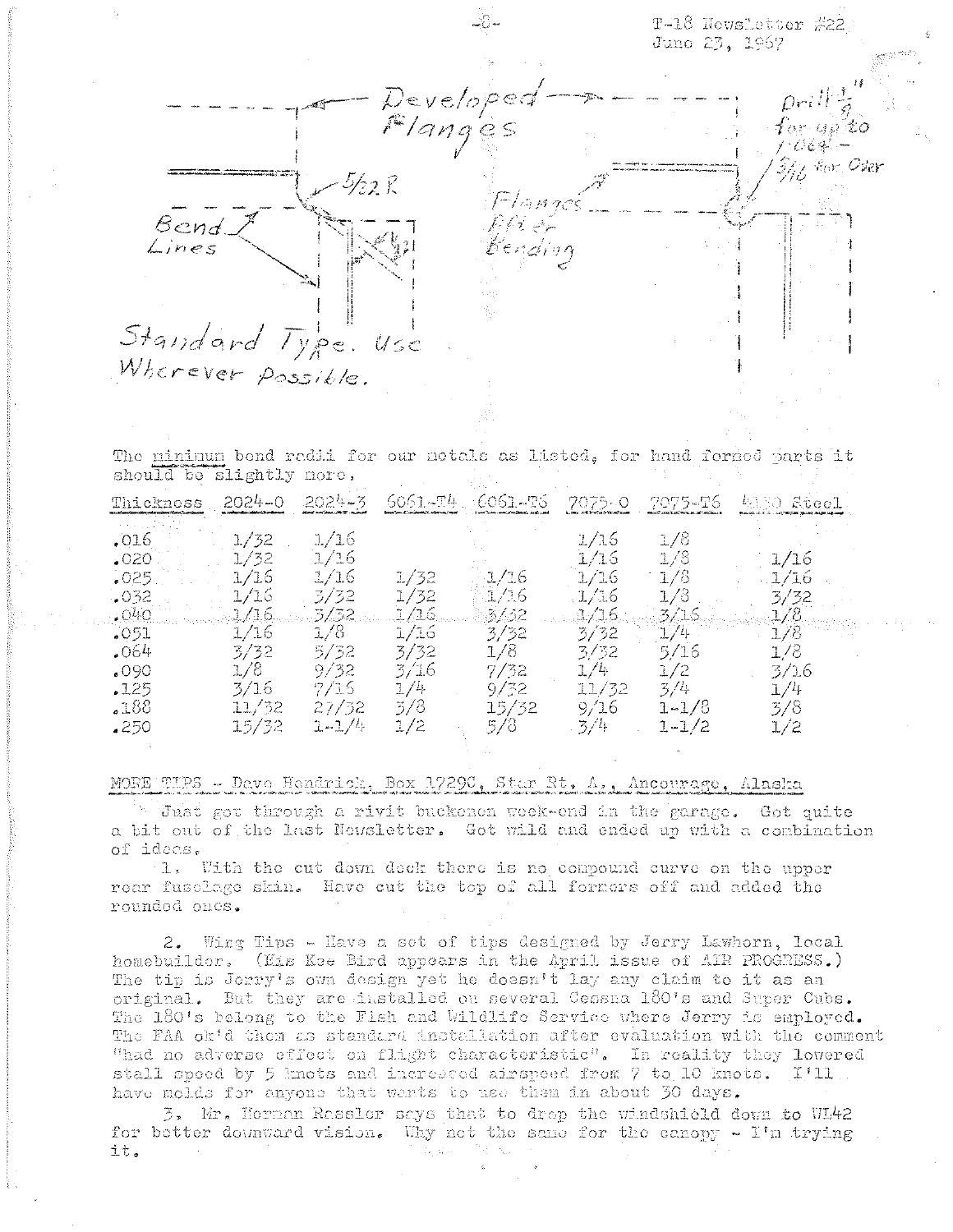Tid Bits - I hear the T-18 spins nicely - even inverted when you stall on the top of an inside loop. Jack Parks reportedly flies upside down as much as the other way. John reports that Ron Lee's canopy stays closed even without the latch. Jack mounted rear of tail spring on rubber pad and rubber bushed bolt holes. Werks nicely. John recommends also trimming spring down about  $1/8$ <sup>11</sup> each side and double tapering it.

Just finished forming my cancey and an quate happy with it. It is the first one built to the lefting drawings and fits well. I'll give all the details later. If you want a fiberglas copy of the mold, come and make one. Did you ever consider a fiberglas canepy with windows? It would look much better than a boxy metal one.

Fly In - Just returned from the Paris Air Show and I can assure you that it is quite tame compared to your EAA Fly-In. If you haven't been to Rockford you don't know what fan is.

Paul would like very much to see the EAA T-18 completed. What he needs is for someone to volunteer to take over the project for it could take 10 years if only worked on at the Fly-In. If you get a ride in a T-18, the owner won't want to take any meney but a little donation for gas would certainly be in order. See you at the Fly-In! Let's have a T-18 Forum Friday. Check at T-18 tent.

Panel Mounts - Spencer Aircreft - Dallas Ave., Seattle, Washington has good supply of shock mounts for the instrument panel for 20¢ ea. They are better than those specified since they have a square base to aid in installation. They also have new nylon shoulder harness for \$6.50. It can be dyed. The ends are fabric loops covered with leather. With the leather removed and a few threads of stitching removed they fit nicely gover a standard civilian belt. Well then you are building a  $T-1.8$ .

Bulletin - After about 100 hours, cracks have developed in the "norizontal tail tab skin at the inboard front corners. A  $3/4$ <sup>n</sup> wide 0.032 doubler should be wrapped around the inboard end of the tab to carry stresses from the inboard rib to the hinge.

First Flights - Lee Hamlin is very concerned about the near crack-ups on first flights. He's writing an article for next issue. In the meantime, before that first flight or even taxi tests: (1) DO get practice wheel landings at 70 mph in something like a Swift or Luscombe. (2) DO check your airspeed indicator on another airplane or even auto. Two have been off about 50 mph nearly causing catastrophe - not static problems either. (3) DO fly around for an hour and practice stalls before first landing especially if first take-off is unintentional and even illegal. (4) DO use power on first landing. (5) DOM'T use any flaps. (6) DO check accurately control stops for proper surface travel. Failure to observe each of the above has already n arly caused crashes on first flights.

T-18 Fly-In - John wishes to thank the 175 T-13 builders who donated toward the plaque presented to him at the T-18 Chino Fly-In, June 25, '67 which was organized by Ron Lee. The weather didn't cooperate but there were five T-18's there. John was very pleasantly surprised. When I visited him the next evening he and Kay were sitting in the living room reading over the names on the plaque.

Cowling - I saw John's all-motal cowling taking shape. It requires no stretching. It wraps around very spug with no nose piece. The checks will also be metal. He says, don't use the 0-290-G baffle between the cylinders. The hold-down clip puts pressure on cylinder walls and causes noticeable wear. Copy a Lycoming 140 hp engine baffle, Part No. 72150.